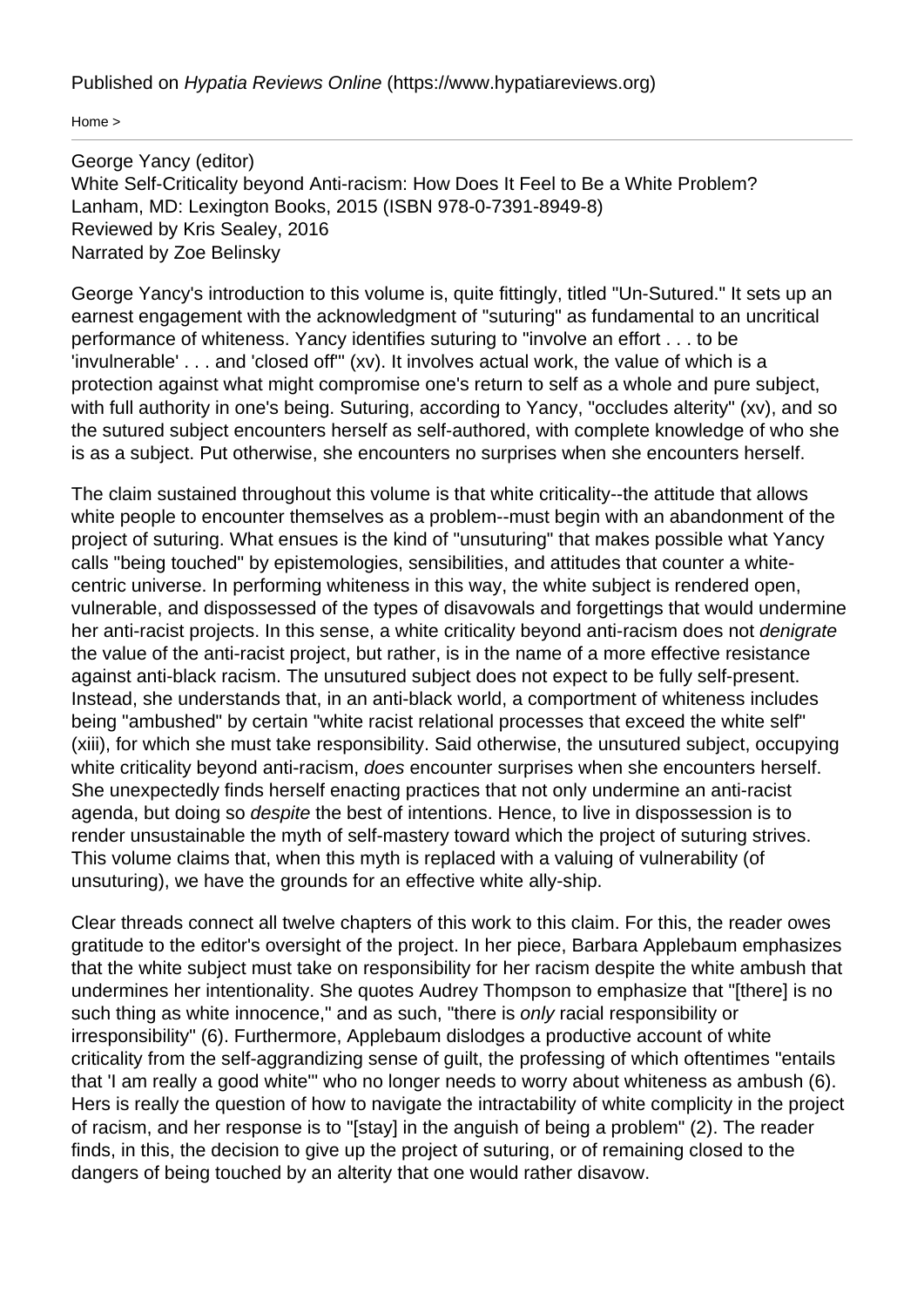In other words, white criticality is "on the basis of rather than despite the opacity of the self" (2). To acknowledge this opacity is not only to take on an attitude of vigilance over how one fails to accomplish a full anti-racist comportment, but also to position oneself to "fail better" in one's commitment to creating an anti-racist world. This notion of vigilance informs Rebecca Aanerud's call for a pedagogy of humility over a pedagogy of assurance to guide classroom conversations about race. She writes that this pedagogy of humility "invites the white students to sit with incoherence, attend to its discomforting realities and personal vulnerabilities" (104). In this, we hear a valuing of the vigilance and dispossession involved in the unsuturing project, as well as the conditions for the possibility of being touched by the kind of alterity to which Yancy alludes in his introduction.

Whereas Aanerud is willing to frame whiteness "as a site of structural racial advantage" (102), Steve Martinot de-emphasizes the *privilege* of white subjectivity, and instead, emphasizes the dis-privileging of other subjectivities, for whom whiteness is not a site. He writes, "If race is something that white people do to others, then whiteness presents something taken from others through those social actions of deprivation and derogation [in other words, through the project of coloniality]" (181). Whiteness, then, is not primarily a site of privilege, but rather, a site of theft. Unsuturing, on Martinot's account, would take the form of a decision to remain open to this painful truth (that whiteness is not primarily about "white skin privilege," but rather about being the source of coloniality).

Martinot's call to acknowledge the truth of coloniality resonates with Alexis Shotwell's powerful account of unforgetting. On her account, to unforget is to acknowledge the anti-black racism (and broader systems of oppression) that are there to be seen, once the decision to unforget is made. She writes that "systemic oppression is in fact present enough . . . that the kinds of ignorance and lack of knowledge running alongside oppression deserve explanation" (58). Forgetting as the "active ignorance and forgetting" is, for her, that explanation (58; emphasis added). We might understand the decision to unforget as the decision to remain unsutured, since what the white subject unforgets then dispossess her of the historical narratives upon which her comfortable mode of being-in-the-world rests. Like Yancy's claim that unsuturing comes after the work of suturing is put into relief, Shotwell's position is that unforgetting marks the end of the active work of forgetting. Shotwell notes that this active work is institutional in nature, that it is a "social organization of forgetting" (61; emphasis added). This means that, in unforgetting, even though I put into relief the activity of forgetting, I am also going against an institutional grain that encourages me to forget.

This institutional grain "[shapes us] to think that other people are the problem" (58). In other words, like unsuturing, unforgetting reimagines the white subject's relationality with a world of others. In her contribution, Crista Lebens frames the problem of (uncritical) whiteness in this way, as a problem of relationality. More specifically, she writes that it is precisely the possibility of fully human relationships that are foreclosed in an uncritical performance of whiteness, which she calls "whiteliness." The primary features of whiteliness, according to Lebens, include "Iframeworks] within which the incorrect beliefs make sense" (74), a "denial of culpability, overwhelming belief in one's own goodness of good intentions, [and] authorizing one's self or other white people to be the moral arbiters of the universe" (75). Hence whiteliness forecloses full human relationships insofar as it subscribes to the project of suturing. As such, the whitely subject remains in a cocoon of invulnerability and whitecentricity, outside of which people of color suffer the oppression of a racist world. Implicit in Lebens's position is that unsuturing makes unsustainable this whitely subject to the degree that it places the white subject in vulnerable positions of relationality with others. It is in that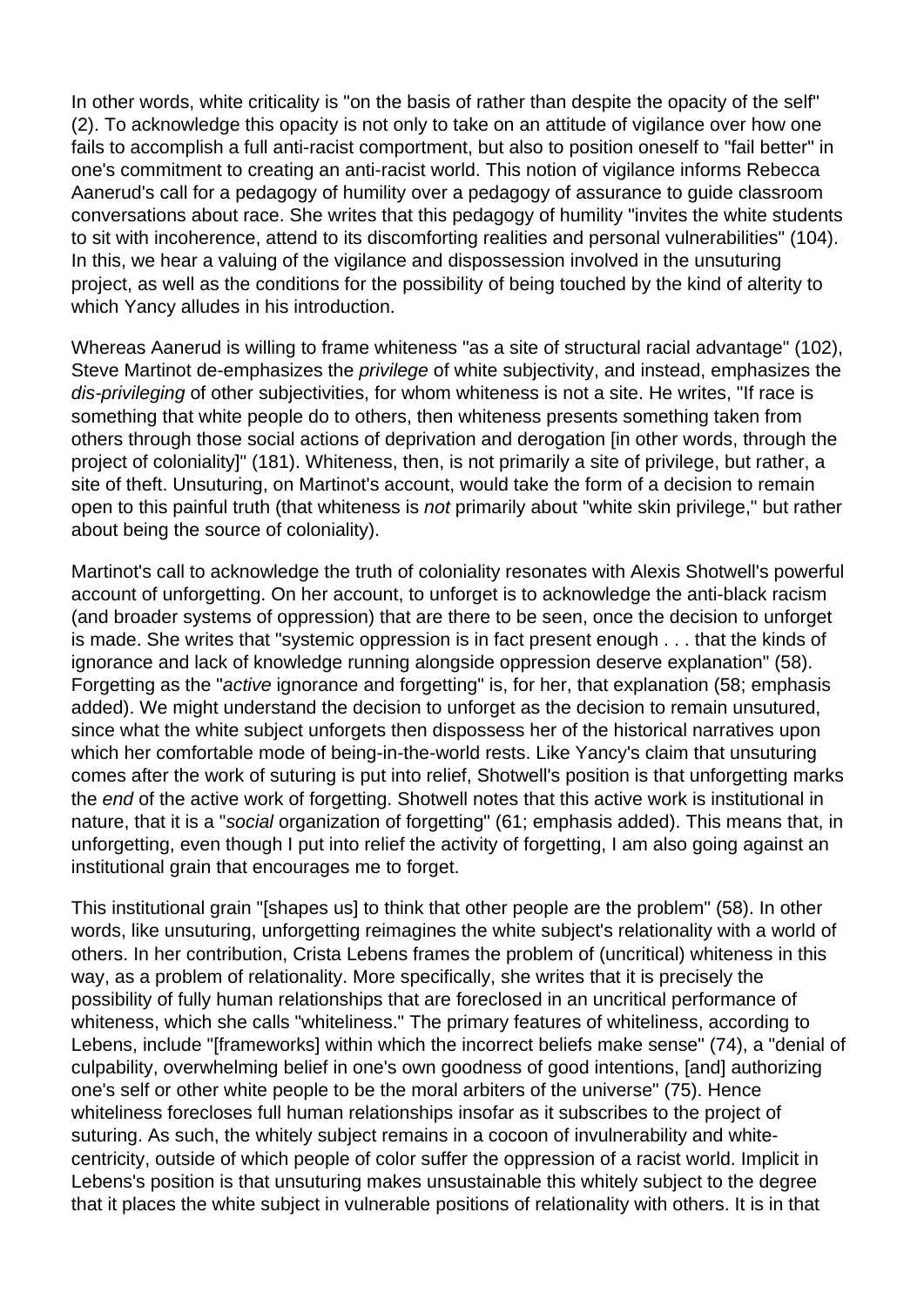vulnerability (and the dispossession it facilitates) that fully human relationships become possible.

In Robert Jensen's words (channeling the inimitable spirit of James Baldwin), the white subject in these fully human relationships is forced to see herself as "the nigger," deserving of condemnation to the point of self-hatred (87). He warns against losing this capacity for selfhatred, noting that it often signals the resurfacing of "that smug white person that it is so easy to be in this world" (87). It is important to note Jensen's is a call for a "loving self-hatred," which is to say, a self-hatred that ought not to re-center the universe in terms of whiteness. Instead, a loving self-hatred would carry out the work of unsuturing, dispossessing the white subject as she moves toward responsibility for her complicity in racism.

At this point, we see that unsuturing (in all its varying manifestations) deeply implicates white people in the work involved in combating racism in the world. To my mind, this is what's at stake in this volume. When white people engage their whiteness as a problem, the war against racism acquires new soldiers. We get more troops on the ground, committed to what David E. Owen describes as "a conscious strategy [of disrupting] the operations of the [social] field itself, and hence the racial system" (164). This, Owen rightly claims, ought to be the primary goal of the anti-racist white ally,[\[1\]](https://www.hypatiareviews.org/reviews/content/23#_edn1) and for this reason, this volume is relevant to the fight against racism. Its overarching claim is this: the white person effectively takes on the project of combating racism, of "dismantling" the culture of "white skin decoloniality" (Martinot, chapter 12) only to the degree that she is unsutured.

Although I have been able to discuss at length only a few of the ways in which this claim has been explored, other essays also engage with it productively. For instance, Karen Teel frames unsuturing as a project of suspicion about "feeling good about [her] fighting whiteness" (33). Alison Bailey deploys Erinn Gilson's account of vulnerability-as-potential, which juxtaposes the difficulty of this kind of vulnerability against the "[light] fluttering white talk" that sutures the white self to its (heavy) complicity in white supremacy (42). Bridget M. Newell likens unsuturing to the discomfort brought on by the Socratic gadfly, and so, for the white self to cease and desist her act of suturing, she must be willing "keep the pesky gadfly around despite the discomfort it brings" (137). We might liken this gadfly to what Robin James finds in certain genres of musical dissonance, which complicates the "privilege [of] aesthetic orientation" in the white listener, precisely so that she no longer finds a home in herself, and in the world (221). Without a doubt, this "not being at home" captures the dispossession and openness in unsuturing's comportment toward being touched by alterity.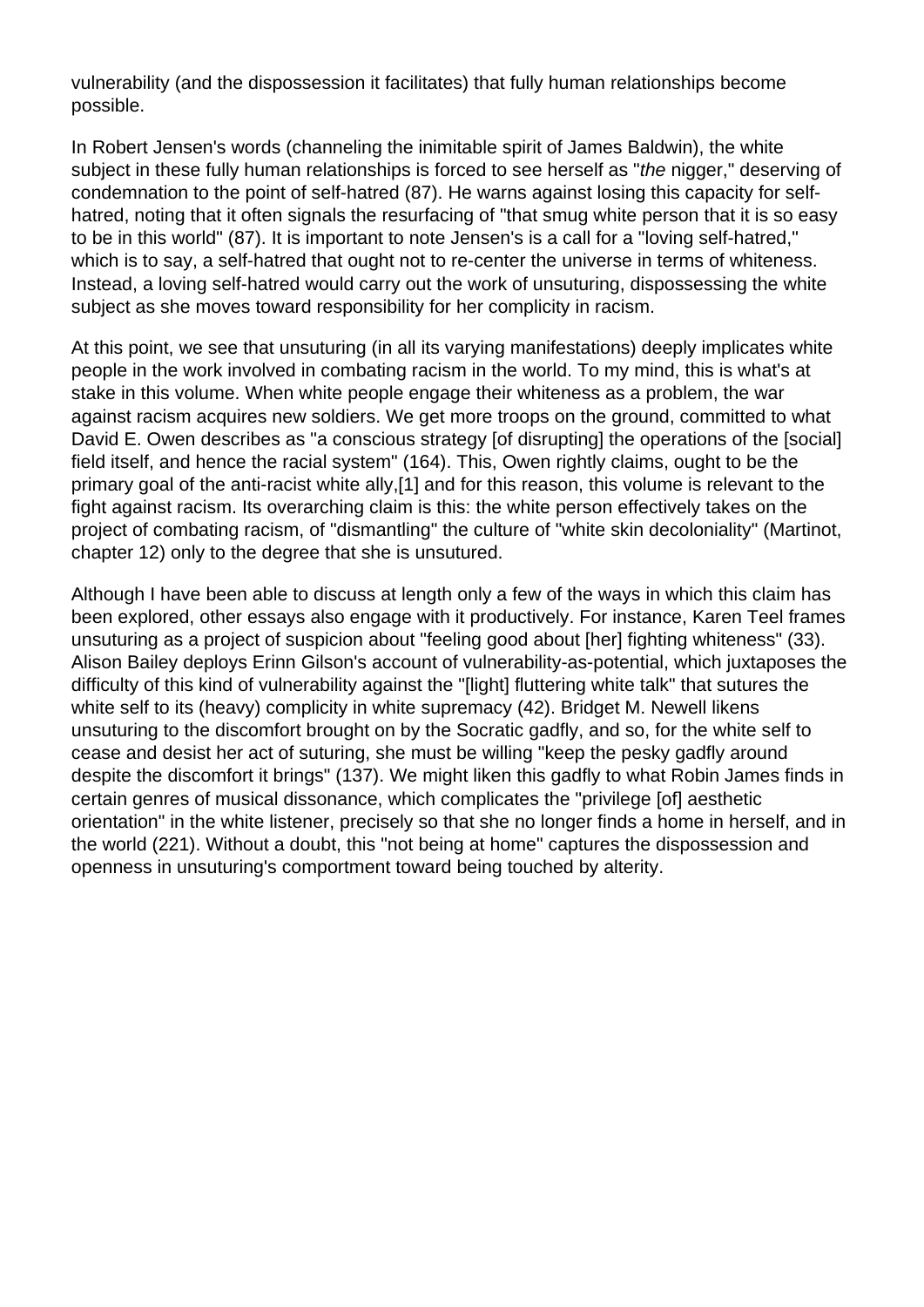It is on this point of remaining open to alterity that I pose my question. For the sutured white self (what Lebens would call the "whitely" self), all encounter and relation with alterity is closed off, and to this end, everything that takes place inside the suturing is of this white self. Acting in ways that sustain suturing means that one can never be truly touched, never truly be "in danger" of being touched, which is to say, never truly encounter the kind of exteriority of which this dangerous kind of touching would consist. To this end, one wonders, "Can folks like these--the contributors to this volume who have responded to Yancy's call to flip the DuBoisian script, and ask of themselves 'How does it feel to be a white problem?'--be candidates for this kind of unsuturing?" They have all willingly tarried in their whiteness, all chosen to engage in the discomfort of dispossession and dismantling. There is no devaluing the significance of all this. But, as Teel reminds us, "[as] a white person, even if I want to, I can't lose" (34). That is to say, "[The] idea of giving up white skin privilege is a dodge [because giving] something up, as white, is itself a privileged idea" (Martinot, 180). Indeed, to say, as a white person, that you are a problem--there is power at the base of that articulation!

I don't mean the kind of power implied in Gilson's account of vulnerability-as-potential. That is to say, by "power" I don't mean the transformative potential to perform one's humanity, or one's whiteness in new and perhaps unprecedented ways. What I mean is that one does not die to oneself in acknowledging the problem of whiteness, since to die to oneself is to be touched (in that dangerous sense of touching) by what is radically exterior. It is to be touched by an alterity, by what is not (cannot be) of "you." Death--that figure of radical alterity--always comes from "elsewhere." Hence, unless I read Yancy's call for unsuturing through too much of a Levinasian lens, so long as I prepare myself for being, or acknowledge that I am, a white problem, I am not touched from the other side of my suturing. I am not (yet) undone, since this work of acknowledging has occurred from the inside. It is of me (or at least, can be sufficiently domesticated to be "of me" when, for instance, "[it] feels ok . . . then it feels fine . . . then it feels embarrassing . . . then it feels ok again . . . " (Newell, 138).

So, in the end, we are left with this. The candidate for successful unsuturing must not want any part of it. She must be the type who responds to criticisms of whiteness with indifference or hostility. Does this mean that, for the others (like Applebaum, Teel, Jenson, Sartwell, Garner, James, and company) who invite the unsuturing, unsuturing is foreclosed? What Emmanuel Levinas has to say about the impossibility of suicide is helpful here, insofar as it underscores the radical exteriority of death itself. On his account, though I avail myself of death, through a fundamental choice of suicide, death, in its moment of arrival, is always against my will. Similarly, it stands to reason that, for unsuturing to show up as a real-life possibility for the anti-racist white ally, there must be a moment in which she is precisely not this ally, wants no part of the radical transformation promised in the touch of what is true alterity. That is, if the bar to be met, in unsuturing, is complete dispossession, or a complete dying to oneself . . .

I pose this question not to engage in a game of semantics, but rather to understand the phenomenon of unsuturing as an oscillation between and within two poles: suture--unsuture. Through this oscillation we see, more clearly, what Yancy means in his call for white folks to be the best anti-racist racists they can be. To that end, the volume remains true to the stakes of the question posed in its subtitle: "How does it feel to be a white problem?" Honest engagement with this question does not mean that one is fully anti-racist, or that there is no more anti-racism. Rather, it facilitates an alternative performance of whiteness, through which white ally-ship means "[staying] in the anguish of being a problem" (2). I propose that, when this anguished space is understood as an oscillation between suturing and unsuturing, we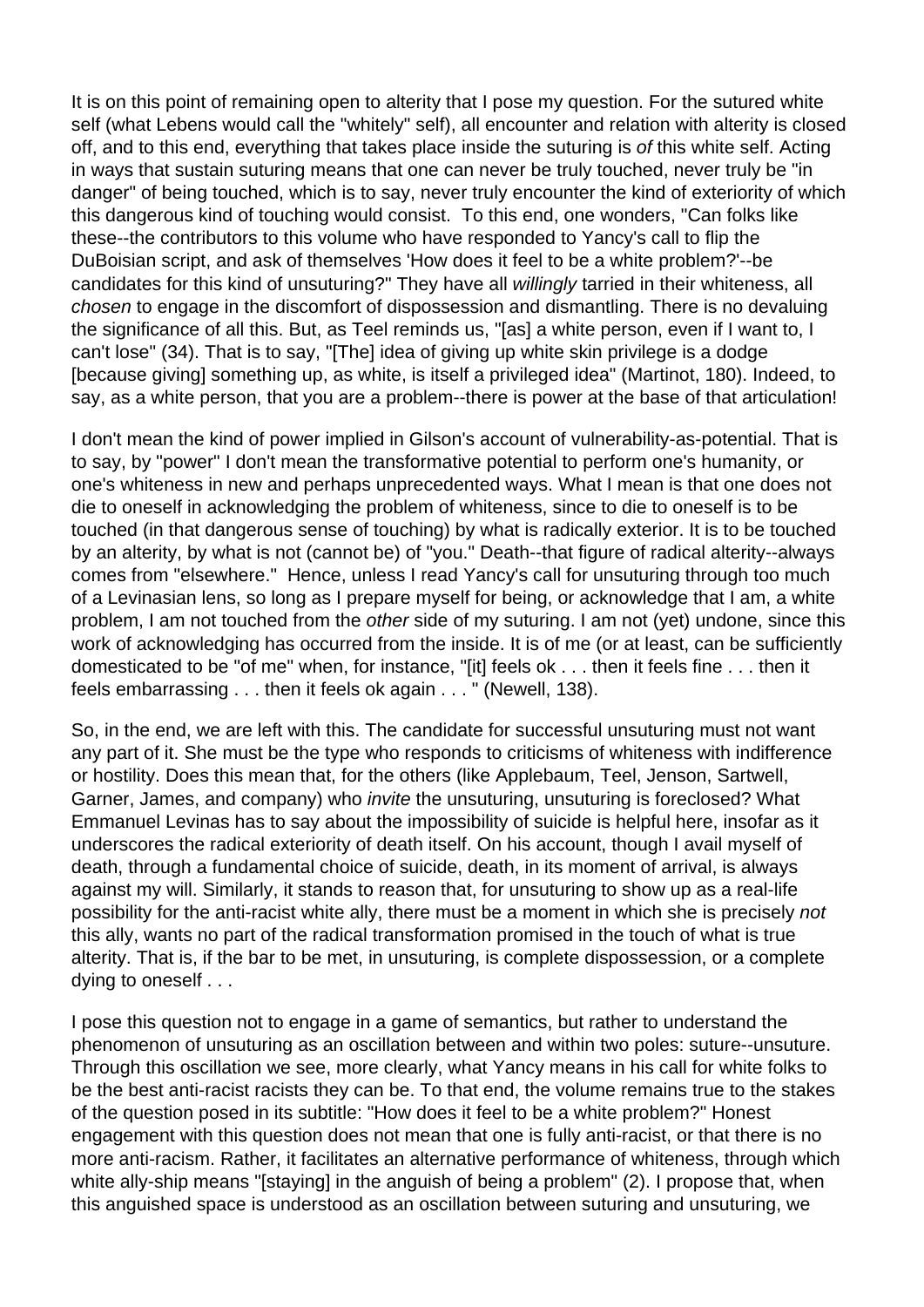come to the full existential implications of white criticality beyond anti-racism.

To be sure, this would have implications for all sorts of solidarity formations against systems of oppression. In particular, this metaphorical oscillation between suturing and unsuturing can meaningfully inform transnational feminist coalitions against patriarchy. Such coalitions will necessarily include identities negotiating layered intersectionalities, and would therefore call for moments of tarrying in the anguish of being a problem (across lines of race, class, nationality, religion, gender, and so on). To that end, a commitment to such feminist intersectional coalitions would be more effective if we enter them as subjects who understand our invariable complicity in some forms of oppressions. In other words, in forming such coalitions, we have to "world travel" (79), and to accomplish that effectively means to "realize who one is in [those worlds]," the worlds of our feminist allies, but also worlds in which, often, we are beneficiaries of their systemic oppression. Yancy's edited volume offers a model of solidarity among subjects who oscillate in that anguished space between suturing and unsuturing, which, to my mind, promises an effective solidarity.

For the white ally, being anti-racist amounts to tarrying in those moments in which one must be what one unavoidably is: racist. These are the moments of discomfort (of unsuturing, of being touched) that don't counter one's anti-racist agenda. They don't indicate a complete washing away of the sin of racism either. To remain here (to tarry) is to negotiate the truth of this moment: that there is anguish insofar as one is racist (benefiting from the project of suturing), and there is anguish also because one is an ally (willing to approach radical dispossession, as well as one's whiteness would allow). This work is neither for the weak of heart, nor does it belong to the (whitely) project of being a hero. Simply put, it is your only option, white ally, "because your liberation is bound up with mine" (4).

[\[1\]](https://www.hypatiareviews.org/reviews/content/23#_ednref1) There seems to be grounds to claim that the white person who tarries with the question "How does it feel to be a white problem?" is such an ally, if the point is, indeed, to better position oneself to combat racism.

**Kris Sealey** is an associate professor of philosophy at Fairfield University. She received both her MA and PhD in philosophy from the University of Memphis, and does research in the areas of continental philosophy, philosophy of race, and postcolonial theory. Her book, Moments of Disruption: Levinas, Sartre, and the Question of Transcendence, was published in December 2013 by SUNY Press. She has published articles on Jean-Paul Sartre, Emmanuel Levinas, and the philosophy of race. Her current book project is on the relationship between creolization and nationalism.

[ksealey@fairfield.edu](mailto:ksealey@fairfield.edu)